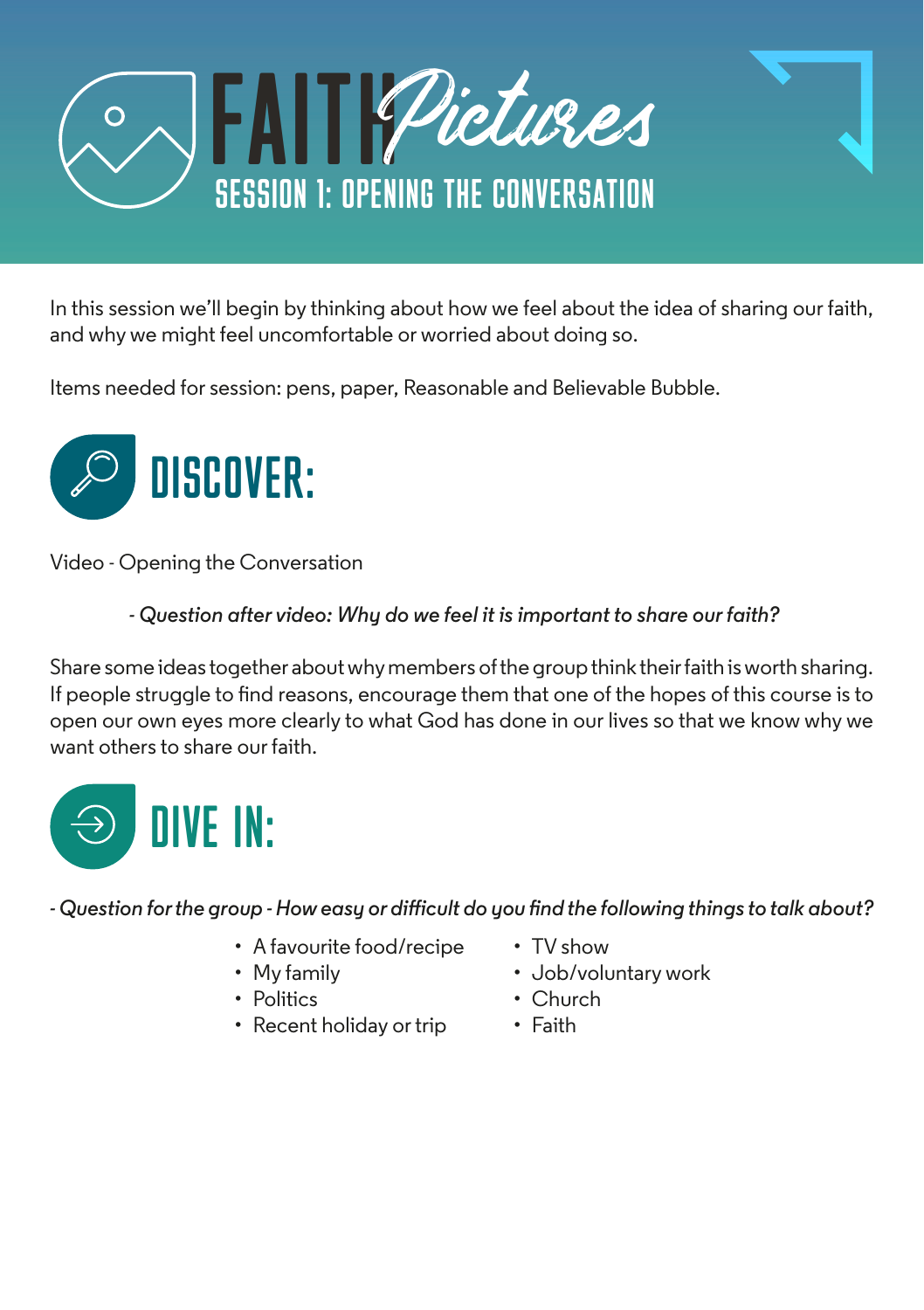- Spend some time talking about why you have put certain ones where they are. You don't need to cover all of them, but make sure you cover a couple of trivial ones, as well as church and faith.
- Spend some time in pairs or small groups drawing spider diagrams about what it is about faith that can make it so difficult to talk about. Come back together and see what ideas you have in common. Can you sort them between the following categories?

#### **Follow-up Questions:**

- *• It's too personal or private*
- *• I wouldn't really know what to say*
- *• I don't have the right to force my faith on anybody else*
- *• I wouldn't feel able to speak intelligently about my faith*
- *• I'm worried or embarrassed about how people will respond*
- Do any of these come up more commonly than others? What is the most common amongst your group?
- Do any of these change depending on where you are and who you are with? Does being on or offline make a difference? Spend some time exploring these ideas a little and why it might be the case.
- There are a couple of reasons behind these that mean we might find it difficult to talk about our faith with others. For example, the fact that it is something that is deeply personal to us may mean that others don't want to press too hard because they may feel they will offend us. However deeper than that, many of us have grown up in a world that tells us believing in anything more than what we can see, hear, touch or smell is childish and naive.



# GOING DeEPER:

In amongst these ideas are some important ideas about what it means to hold on to a faith in today's world. The activity below is designed to help the group see their own perception as to how open our culture is of a religious worldview, and how we can connect with that to help us communicate our faith more effectively.

- Below you will see the Reasonable and Believable Bubble. The culture we live in has a way of deciding whether ideas are Reasonable and Believable. Think about how the examples below fit onto the Bubble. Some questions to think about as you do are: Are some of them towards the edge of believability? Are some firmly in the middle? What makes you distinguish between them?
- Draw a version of the image below on a large piece of paper for the group to complete together.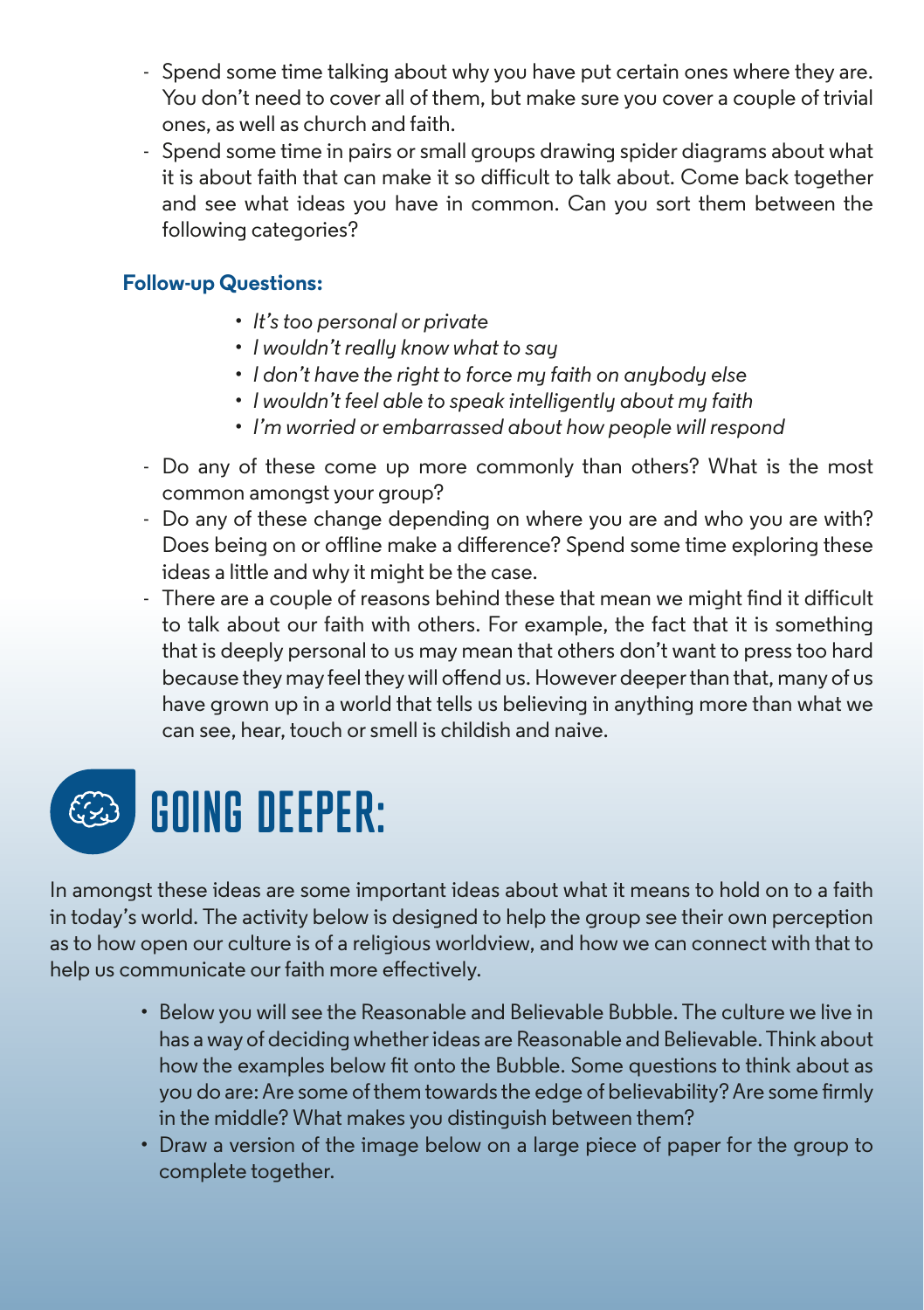

- Unidentified Flying Objects
- Gravity
- The existence of ghosts
- Science can explain everything
- Psychic powers are real
- The Earth is spherical
- Jesus' life and death
- Extraterrestrial life exists somewhere in the universe
- Jesus' resurrection
- Faith is a force for good in the world.
- People have rights

**Leaders note:** Some of the above may need some unpacking. For example, there is very good historical evidence for the life and death of Jesus, but his resurrection and postresurrection appearances are a matter of faith. Or the idea of human rights being a very modern idea, and if you were to travel back in time only 100-200 years, people would look at you very strangely for insisting that everyone has rights simply because they exist.

- All things that are outside the Bubble are lumped together into one Unreasonable and Unbelievable category.
- As a group, spend some time thinking about whether you think the people you know would place Christianity inside or outside the Bubble? Why might they do that? How do the group feel about that?

**Why does this matter?** When we are trying to communicate our faith, we need to start with ideas that are inside the Reasonable and Believable Scale. Which of the ideas below do you think would be good to start with?

- It is good to help people (Christian idea: We believe all people are image bearers of God and therefore intrinsically worthy of help and care).
- It is right to care for the planet (Christian idea: We believe that God created people to be stewards of His creation, and to care for it).
- People deserve second chances (Christian idea: We believe God came to earth as Jesus to give each of us a chance at new life with Him).